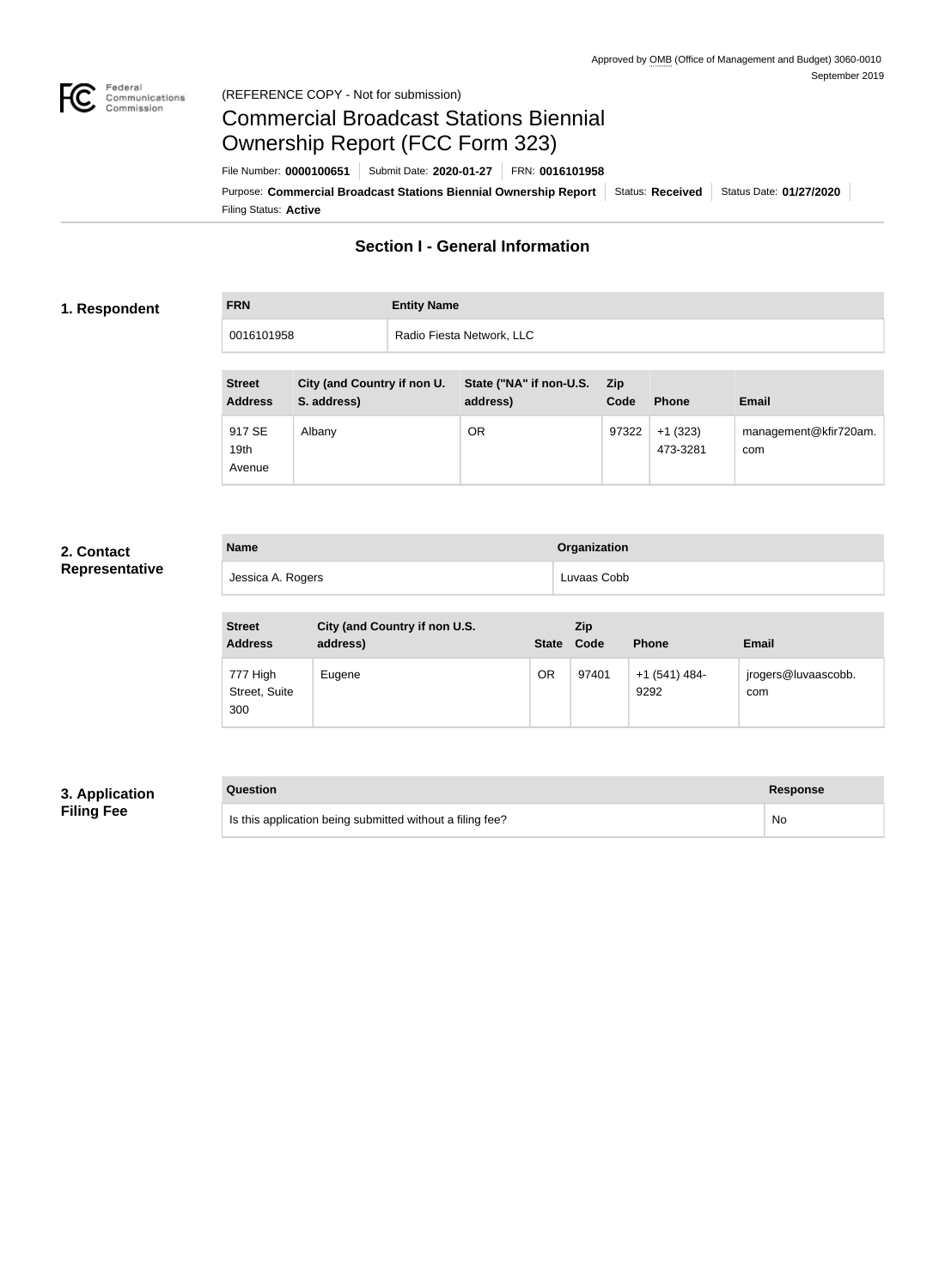| <b>Fees</b> | <b>Application Type</b> | <b>Form Number</b> | <b>Fee Code</b> | Quantity | <b>Fee Amount</b> | <b>Subtotal</b> |
|-------------|-------------------------|--------------------|-----------------|----------|-------------------|-----------------|
|             | Biennial                | Form 323           | <b>MAR</b>      |          | 85                | \$70.00         |
|             |                         |                    |                 |          | Total             | \$70.00         |

## **4. Nature of Respondent**

| (a) Provide the following information about the Respondent: |                           |  |  |
|-------------------------------------------------------------|---------------------------|--|--|
| <b>Relationship to stations/permits</b>                     | Licensee                  |  |  |
| <b>Nature of Respondent</b>                                 | Limited liability company |  |  |

**(b) Provide the following information about this report:**

| <b>Purpose</b> | Biennial                                                                                                                                                                               |
|----------------|----------------------------------------------------------------------------------------------------------------------------------------------------------------------------------------|
| "As of" date   | 10/01/2019                                                                                                                                                                             |
|                | When filing a biennial ownership report or validating<br>and resubmitting a prior biennial ownership report, this<br>date must be Oct. 1 of the year in which this report is<br>filed. |

#### **5. Licensee(s) and Station(s)**

#### **Respondent is filing this report to cover the following Licensee(s) and station(s):**

| Licensee/Permittee Name   | <b>FRN</b> |
|---------------------------|------------|
| Radio Fiesta Network, LLC | 0016101958 |
|                           |            |

| Fac. ID No. | <b>Call Sign</b> | <b>City</b>       | <b>State</b> | <b>Service</b> |
|-------------|------------------|-------------------|--------------|----------------|
| 23024       | <b>KFIR</b>      | <b>SWEET HOME</b> | OR           | AM             |

# **Section II – Biennial Ownership Information**

#### **1. 47 C.F.R. Section 73.3613 and Other Documents**

Licensee Respondents that hold authorizations for one or more full power television, AM, and/or FM stations should list all contracts and other instruments set forth in 47 C.F.R. Section 73.3613(a) through (c) for the facility or facilities listed on this report. In addition, attributable Local Marketing Agreements (LMAs) and attributable Joint Sales Agreements (JSAs) must be disclosed by the licensee of the brokering station on its ownership report. If the agreement is an attributable LMA, an attributable JSA, or a network affiliation agreement, check the appropriate box. Otherwise, select "Other." Non-Licensee Respondents, as well as Licensee Respondents that only hold authorizations for Class A television and/or low power television stations, should select "Not Applicable" in response to this question.

| <b>Document Information</b>                     |                                          |  |
|-------------------------------------------------|------------------------------------------|--|
| Description of contract or instrument           | Articles of LLC                          |  |
| Parties to contract or instrument               | State of California                      |  |
| Date of execution                               | 01/2005                                  |  |
| Date of expiration                              | No expiration date                       |  |
| <b>Agreement type</b><br>(check all that apply) | Other<br>Agreement Type: Articles of LLC |  |

**Document Information**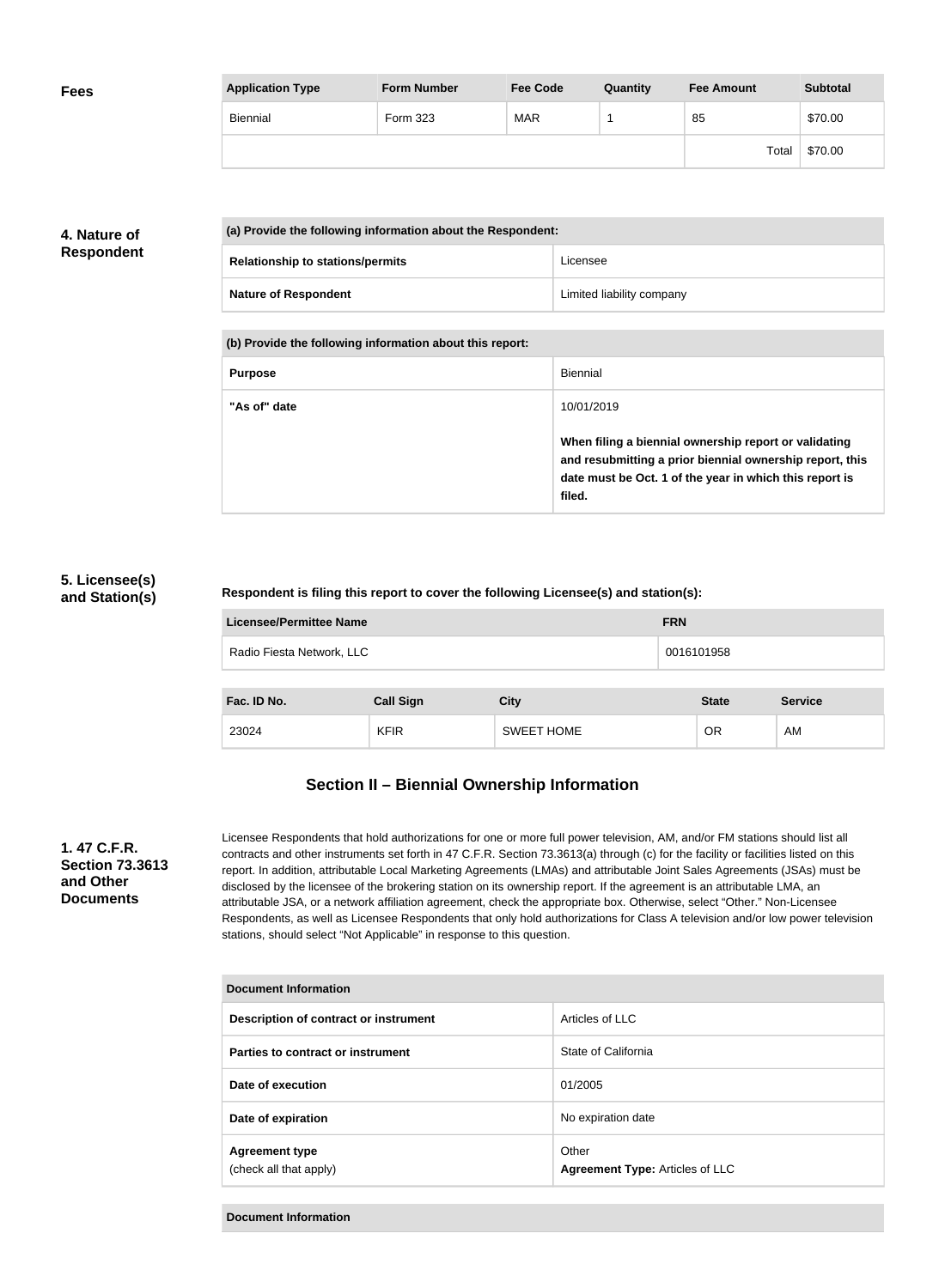| Description of contract or instrument           | <b>Operating Agreement</b>                                                       |
|-------------------------------------------------|----------------------------------------------------------------------------------|
| Parties to contract or instrument               | Michael Astalis                                                                  |
| Date of execution                               | 01/2005                                                                          |
| Date of expiration                              | No expiration date                                                               |
| <b>Agreement type</b><br>(check all that apply) | Other<br><b>Agreement Type: Radio Fiesta Network, LLC Operating</b><br>Agreement |

#### **2. Ownership Interests**

**(a)** Ownership Interests. This Question requires Respondents to enter detailed information about ownership interests by generating a series of subforms. Answer each question on each subform. The first subform listing should be for the Respondent itself. If the Respondent is not a natural person, also list each of the officers, directors, stockholders, non-insulated partners, non-insulated members, and any other persons or entities with a direct attributable interest in the Respondent pursuant to the standards set forth in 47 C.F.R. Section 73.3555. (A "direct" interest is one that is not held through any intervening companies or entities.) List each interest holder with a direct attributable interest in the Respondent separately.

Leave the percentage of total assets (Equity Debt Plus) field blank for an interest holder unless that interest holder has an attributable interest in the Respondent solely on the basis of the Commission's Equity Debt Plus attribution standard, 47 C.F.R. Section 73.3555, Note 2(i).

In the case of vertical or indirect ownership structures, list only those interests in the Respondent that also represent an attributable interest in the Licensee(s) for which the report is being submitted.

Entities that are part of an organizational structure that includes holding companies or other forms of indirect ownership must file separate ownership reports. In such a structure do not report, or file a separate report for, any interest holder that does not have an attributable interest in the Licensee(s) for which the report is being submitted.

Please see the Instructions for further detail concerning interests that must be reported in response to this question.

The Respondent must provide an FCC Registration Number for each interest holder reported in response to this question. Please see the Instructions for detailed information and guidance concerning this requirement.

| <b>FRN</b>                                                                    | 0016101958                                              |                      |                                   |
|-------------------------------------------------------------------------------|---------------------------------------------------------|----------------------|-----------------------------------|
|                                                                               |                                                         |                      |                                   |
| <b>Entity Name</b>                                                            | Radio Fiesta Network, LLC                               |                      |                                   |
| <b>Address</b>                                                                | PO Box                                                  |                      |                                   |
|                                                                               | <b>Street 1</b>                                         | 917 SE 19th Avenue   |                                   |
|                                                                               | <b>Street 2</b>                                         |                      |                                   |
|                                                                               | <b>City</b>                                             | Albany               |                                   |
|                                                                               | State ("NA" if non-U.S.<br>address)                     | <b>OR</b>            |                                   |
|                                                                               | <b>Zip/Postal Code</b>                                  | 97322                |                                   |
|                                                                               | Country (if non-U.S.<br>address)                        | <b>United States</b> |                                   |
| <b>Listing Type</b>                                                           | Respondent                                              |                      |                                   |
| <b>Positional Interests</b><br>(check all that apply)                         | Respondent                                              |                      |                                   |
| <b>Tribal Nation or Tribal</b><br><b>Entity</b>                               | Interest holder is not a Tribal nation or Tribal entity |                      |                                   |
| <b>Interest Percentages</b><br>(enter percentage values<br>from 0.0 to 100.0) | Voting                                                  | 0.0%                 | <b>Jointly Held?</b><br><b>No</b> |

#### **Ownership Information**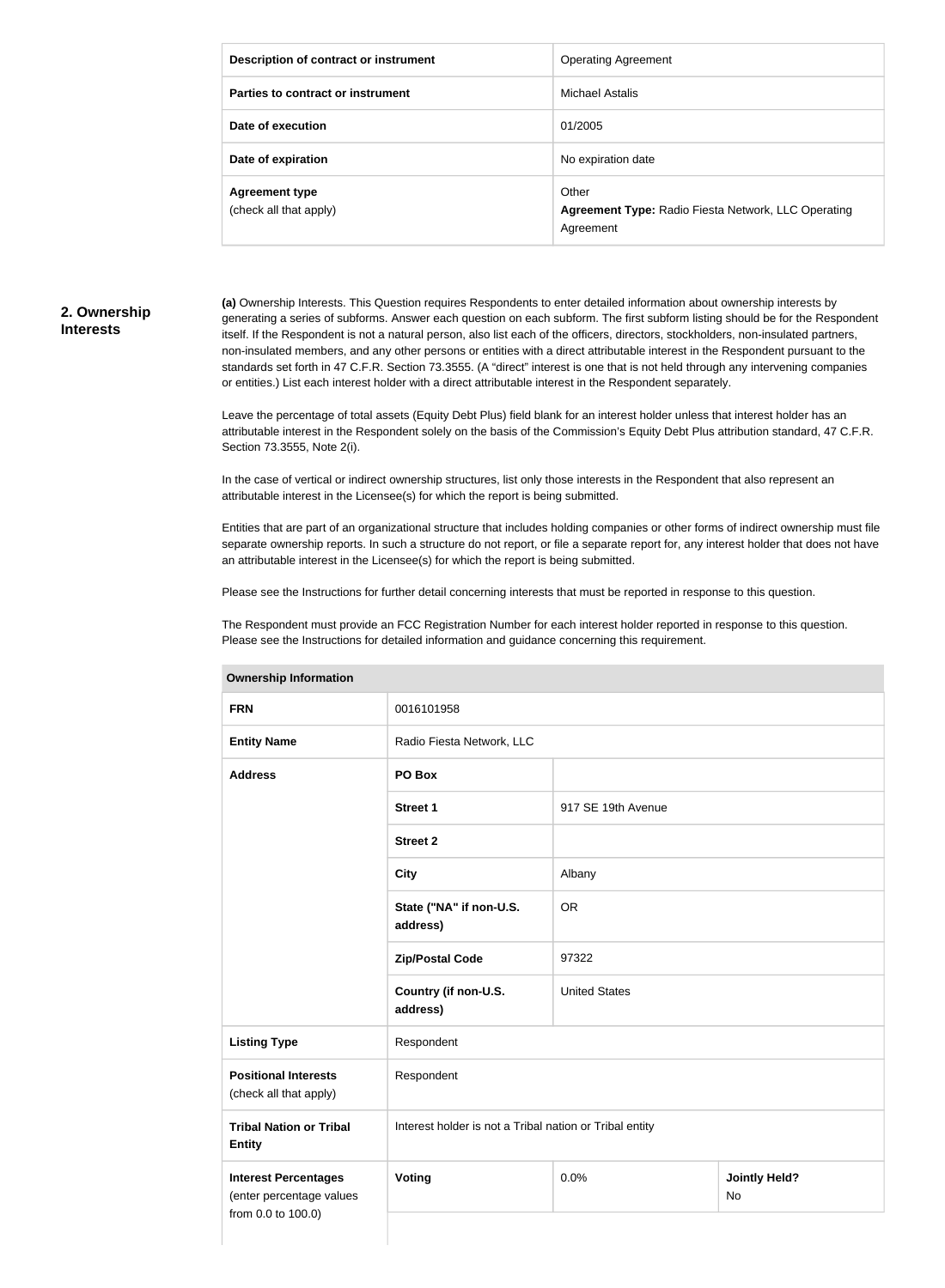| <b>Equity</b>                                                                        | $0.0\%$ |    |
|--------------------------------------------------------------------------------------|---------|----|
| <b>Total assets (Equity Debt</b><br>Plus)                                            | $0.0\%$ |    |
| Does interest holder have an attributable interest in one or more broadcast stations |         | No |

| <b>Ownership Information</b>                                                                                                                        |                                           |                        |                            |
|-----------------------------------------------------------------------------------------------------------------------------------------------------|-------------------------------------------|------------------------|----------------------------|
| <b>FRN</b>                                                                                                                                          | 0019286889                                |                        |                            |
| <b>Name</b>                                                                                                                                         | <b>Michael Astalis</b>                    |                        |                            |
| <b>Address</b>                                                                                                                                      | PO Box                                    |                        |                            |
|                                                                                                                                                     | <b>Street 1</b>                           | 4710 Melrose Avenue    |                            |
|                                                                                                                                                     | <b>Street 2</b>                           |                        |                            |
|                                                                                                                                                     | <b>City</b>                               | Los Angeles            |                            |
|                                                                                                                                                     | State ("NA" if non-U.S.<br>address)       | CA                     |                            |
|                                                                                                                                                     | <b>Zip/Postal Code</b>                    | 90029                  |                            |
|                                                                                                                                                     | Country (if non-U.S.<br>address)          | <b>United States</b>   |                            |
| <b>Listing Type</b>                                                                                                                                 | Other Interest Holder                     |                        |                            |
| <b>Positional Interests</b><br>(check all that apply)                                                                                               | LC/LLC/PLLC Member                        |                        |                            |
| Citizenship, Gender,                                                                                                                                | <b>Citizenship</b>                        | <b>US</b>              |                            |
| <b>Ethnicity, and Race</b><br><b>Information (Natural</b>                                                                                           | Gender                                    | Male                   |                            |
| <b>Persons Only)</b>                                                                                                                                | <b>Ethnicity</b>                          | Not Hispanic or Latino |                            |
|                                                                                                                                                     | Race                                      | White                  |                            |
| <b>Interest Percentages</b><br>(enter percentage values<br>from 0.0 to 100.0)                                                                       | <b>Voting</b>                             | 100.0%                 | <b>Jointly Held?</b><br>No |
|                                                                                                                                                     | <b>Equity</b>                             | 100.0%                 |                            |
|                                                                                                                                                     | <b>Total assets (Equity Debt</b><br>Plus) | 100.0%                 |                            |
| Does interest holder have an attributable interest in one or more broadcast stations<br><b>No</b><br>that do not appear on this report?             |                                           |                        |                            |
| (b) Respondent certifies that any interests, including equity, financial, or voting<br>interests, not reported in this filing are non-attributable. |                                           |                        | Yes                        |

If "No," submit as an exhibit an explanation.

**that do not appear on this report?**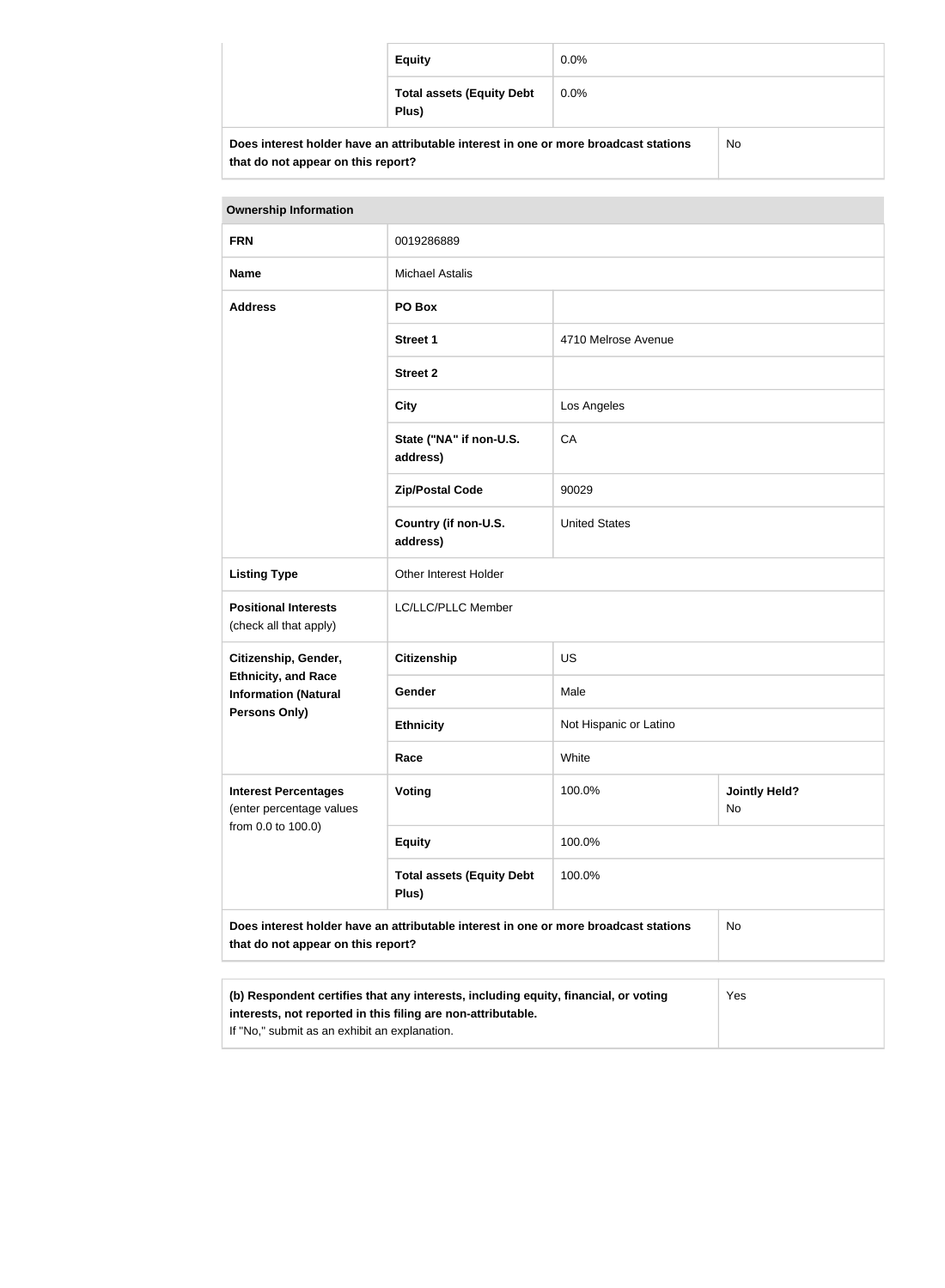| (c) Does the Respondent or any reported interest holder<br>hold an attributable interest in any newspaper entities in<br>the same market as any station for which this report is<br>filed, as defined in 47 C.F.R. Section 73.3555?                                                                                                                                                                                                                                                                                                                                                                                                              | No |
|--------------------------------------------------------------------------------------------------------------------------------------------------------------------------------------------------------------------------------------------------------------------------------------------------------------------------------------------------------------------------------------------------------------------------------------------------------------------------------------------------------------------------------------------------------------------------------------------------------------------------------------------------|----|
| If "Yes," provide information describing the interest(s), using<br>EITHER the subform OR the spreadsheet option below.<br>Respondents with a large number (50 or more) of entries to<br>submit should use the spreadsheet option.                                                                                                                                                                                                                                                                                                                                                                                                                |    |
| NOTE: Spreadsheets must be submitted in a special XML<br>Spreadsheet format with the appropriate structure that is<br>specified in the documentation. For instructions on how to<br>use the spreadsheet option to complete this question<br>(including templates to start with), please Click Here.                                                                                                                                                                                                                                                                                                                                              |    |
| If using the subform, leave the percentage of total assets<br>(Equity Debt Plus) field blank for an interest holder unless<br>that interest holder has an attributable interest in the<br>newspaper entity solely on the basis of the Commission's<br>Equity Debt Plus attribution standard, 47 C.F.R. Section<br>73.3555, Note 2(i). If using an XML Spreadsheet, enter "NA"<br>into the percentage of total assets (Equity Debt Plus) field<br>for an interest holder unless that interest holder has an<br>attributable interest in the newspaper entity solely on the<br>basis of the Commission's Equity Debt Plus attribution<br>standard. |    |
| The Respondent must provide an FCC Registration Number<br>for each interest holder reported in response to this<br>question. Please see the Instructions for detailed information<br>and guidance concerning this requirement.                                                                                                                                                                                                                                                                                                                                                                                                                   |    |

**(d) Are any of the individuals listed as an attributable interest holder in the Respondent married to each other or related to each other as parentchild or as siblings?** No

If "Yes," provide the following information for each such the relationship.

| (e) Is Respondent seeking an attribution exemption for any officer or director with<br>duties wholly unrelated to the Licensee(s)? | No. |
|------------------------------------------------------------------------------------------------------------------------------------|-----|
| If "Yes," complete the information in the required fields and submit an Exhibit fully describing                                   |     |
| that individual's duties and responsibilities, and explaining why that individual should not be                                    |     |
| attributed an interest.                                                                                                            |     |

**3. Organizational Chart (Licensees Only)**

Attach a flowchart or similar document showing the Licensee's vertical ownership structure including the Licensee and all entities that have attributable interests in the Licensee. Licensees with a single parent entity may provide a brief explanatory textual Exhibit in lieu of a flowchart or similar document. Licensees without parent entities should so indicate in a textual Exhibit.

**Non-Licensee Respondents should select "N/A" in response to this question.**

Single parent entity only

# **Section III - Certification**

**Certification Section Section Question** *Question* **Response**